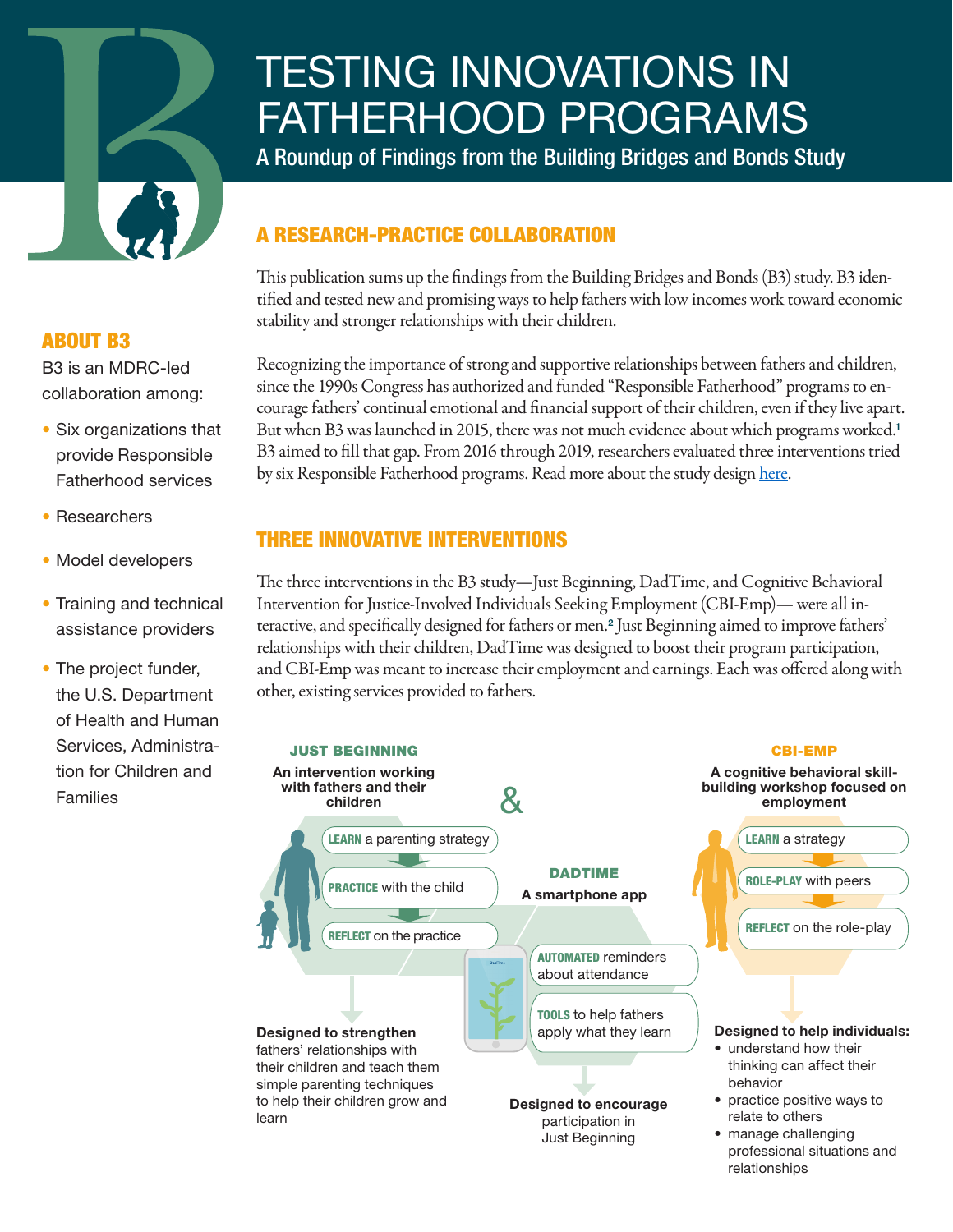#### <span id="page-1-0"></span>RESEARCH METHODS PAIRED WITH TECHNICAL ASSISTANCE

The B3 study mixed a randomized controlled trial with other research methods to assess whether it was possible to add these new interventions to existing services, and if so, how well they worked. MDRC and its partners provided technical assistance throughout the study period to help programs implement the interventions. Read more about the study design [here](https://www.mdrc.org/sites/default/files/B3_StudyDesignReport.pdf).



#### Mixed-Methods Implementation Analysis

This part of the evaluation investigated how each intervention operated and and what fathers and staff members thought of it. Researchers did interviews, observed services, surveyed staff members online, and sent text-message surveys to small numbers of fathers with different levels of program participation. They also drew on program attendance and financial data (on the costs of supplies, technical assistance, training, incentives, and other expenses).



Impact Analysis

This part of the evaluation was based on randomized controlled trials conducted from 2016 to 2019. Fathers were randomly assigned either to a program group (who got usual services plus the innovative intervention) or to a services-as-usual group. Comparing the two groups' outcomes shows whether the interventions were more effective than the usual services. The studies draw on program participation data, responses fathers provided in surveys, and existing records collect-ed by state and federal agencies.<sup>[3](#page-5-0)</sup>



Investments in Staff

Curriculum developers trained staff members and gave them remote and in-person coaching to help them deliver each intervention as intended. Other than the training B3 provided, staff members did not need to have any specialized training or degrees. The B3 technical assistance team also collaborated with managers to solve challenges and to make it easier for staff members to learn from each other, setting up a peer learning community and helping programs share data.



Support for Fathers

Fathers participating in B3 interventions received gift cards and other, in-kind forms of support for reaching certain milestones. Fathers were also offered gift cards for sharing information with the study team at various times during the study.

The authors would like to express our sincerest appreciation to the dedicated staff members in the organizations that participated in B3 study of CBI-Emp—The Fortune Society, Passages, Inc., and Kanawha Institute for Social Research and Action (KISRA)—and the organizations that participated in the study of Just Beginning and DadTime— Children's Institute, People for People, Inc., and Seedco and their community partners BronxWorks and Strive.

The findings and conclusions in this report do not necessarily represent the official positions or policies of the funders.

SUGGESTED CITATION: Israel, Dina A. R., Michelle S. Manno, Leah Jacobson. 2021. *Testing Innovations with Fatherhood Programs: A Roundup of Findings from the Building Bridges and Bonds Study*. OPRE Report 2021-163. Washington, DC: Office of Planning, Research, and Evaluation, Administration for Children and Families, U.S. Department of Health and Human Services.

Project Officers: Katie Pahigiannis and Samantha Illangasekare Contract Number: HHS-P23320095644WC OPRE Report 2021-163 September 2021





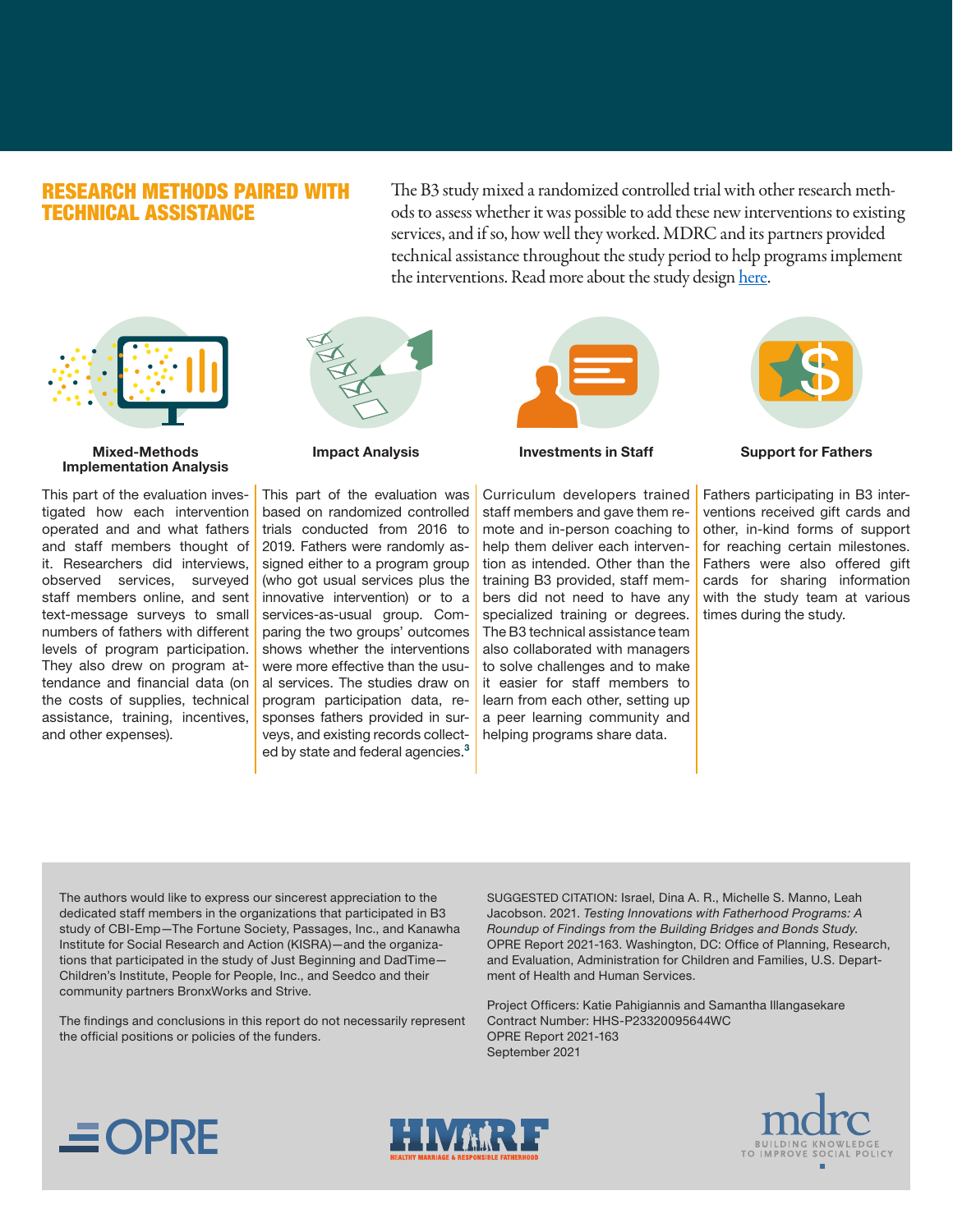## <span id="page-2-0"></span>THE QUESTION

Does adding a five-session intervention that involves fathers and their young children strengthen father-child relationships? Does involving other family members besides fathers themselves ("coparents") make it easier for fathers to engage with the program? Read more about the approach [here.](https://www.acf.hhs.gov/opre/report/three-innovative-approaches-serving-low-income-fathers-building-bridges-and-bonds-study)

#### THE RESEARCH DESIGN

Just Beginning was implemented by three community-based organizations in New York City, Los Angeles, and Philadelphia. A sample of 738 fathers enrolled in the study, with 370 in the program group and 368 in the services-as-usual group. Read more about the study design [here](https://www.acf.hhs.gov/opre/report/building-bridges-and-bonds-study-design-report).

# THE INVESTMENT IN STAFF

Staff members got in-person training from the study team and the curriculum developers, and then were certified to lead workshops based on videorecorded practice sessions. After that, curriculum developers mainly reviewed videos of sessions and provided videoconference coaching. Regular videoconference calls fostered peer support.

# SUPPORT FOR FATHERS

Fathers in Just Beginning had access to a child-friendly play space. They also received a monetary incentive and toys related to session topics.

See this [infographic](https://www.acf.hhs.gov/opre/report/inside-outside-round-and-round-sustaining-engagement-responsible-fatherhood-programs) to learn more about the strategies that organizations in B3 used to sustain father engagement in Responsible Fatherhood programs.

#### IMPLEMENTATION FINDINGS

- Because Just Beginning targeted fathers with young children, most fathers served by fatherhood programs (who did not have young children) were ineligible for the study.
- Many fathers in the sample already had close relationships with their children. At the time of study enrollment:



Two-thirds reported that they saw their children every day or almost every day

Four out of five reported having very good relationships with their children

- Three quite different organizations were able to add Just Beginning to existing services without reducing participation in those services.
- Over one-quarter of program group fathers had a coparent participate in an orientation.
- Fewer than half of program group fathers attended the recommended number of sessions. Read about Just Beginning implementation [here](https://www.acf.hhs.gov/opre/report/implementing-innovative-parenting-program-fathers-findings-b3-study).



**368** fathers had the opportunity to attend.

fathers (54 percent of the sample) attended at least one session.

fathers (38 percent of the sample) attended the recommended number of sessions (4 or more).

#### IMPACT FINDINGS

- **X** Father-child relationship quality
- X Fathers' parenting confidence
- X Levels of father-child contact

� Just Beginning did not have statistically significant effects on these outcomes, according to data reported by fathers.

These results may be explained by several factors. First, there wasn't much room for improvement, as many fathers had close relationships with their children when the study began, as shown above. Second, fewer than half of fathers in the program group received the recommended number of sessions. Finally, the version of the curriculum used in the study had only five sessions, which meant that fathers in B3 had fewer learning opportunities than fathers in previous studies.[4](#page-5-0)

See the [final report about Just Beginning](https://www.acf.hhs.gov/opre/report/children-and-fathers-bonding-findings-b3-study-innovative-parenting-intervention) for more details.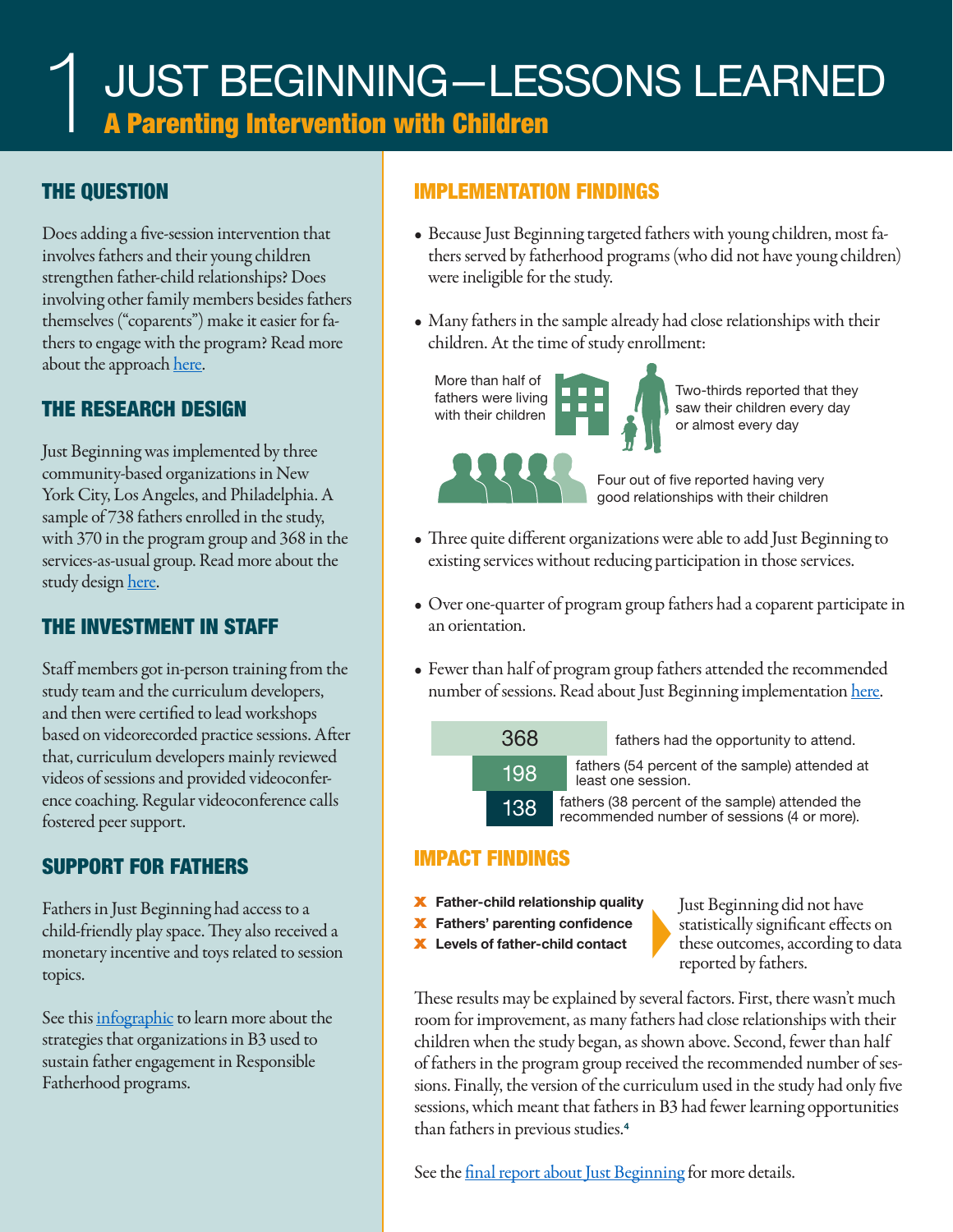# DADTIME—LESSONS LEARNED **Late 15 Smartphone App to Engage Fathers** 2

#### THE QUESTION

Could a highly personalized smartphone app affect attendance at Just Beginning sessions? Read more about the approach [here](https://www.acf.hhs.gov/opre/report/three-innovative-approaches-serving-low-income-fathers-building-bridges-and-bonds-study).

## THE RESEARCH DESIGN

For this small-scale, exploratory study, 245 fathers in the Just Beginning program group were part of a second random assignment step to receive DadTime content either while they were in Just Beginning (Full DadTime group) or after Just Beginning was over (Partial Dad-Time group). Of those, 224 fathers (91 percent of all fathers) reported having a smartphone; 117 in the Full DadTime group and 107 in the Partial DadTime group.

#### THE INVESTMENT IN STAFF

The study team worked with Just Beginning developers, the staffs of participating B3 programs, and fathers to design the intervention.

Staff members were trained how to enter information about Just Beginning session schedules into the web-based DadTime system, which was maintained separately from each program's management information system. The study team coached staff members on ways to encourage app participation, for example by showing fathers how to use the app.

## SUPPORT FOR FATHERS

Fathers could personalize the app with pictures of their children and contact information for coparents, and could choose when they received reminders about upcoming sessions. They also got prompts for reflections after sessions and ideas for weekend activities.

See this **brief** for more information about the development process.

#### IMPLEMENTATION FINDINGS

- Program staff members played an essential role in installing and activating DadTime on fathers' phones. Activation was typically scheduled at the end of a long program intake process.
- It was time-consuming for staff members to update Just Beginning session schedules in the web-based DadTime system. As a result, fathers with the app did not always get reminders, content, or planning tools.



#### IMPACT FINDINGS

- **★ Attendance** ▶ There was no evidence that the app improved attendance.
- X Participation � Fathers offered full DadTime access during Just Beginning were less likely to participate and completed fewer Just Beginning sessions than their peers who received access to the app content after the Just Beginning sessions were completed.

There was no clear pattern pointing to a mechanism by which the app could have decreased attendance. Lower Just Beginning participation seems to be concentrated among fathers who never activated the app and thus did not have any exposure to DadTime.

See the <u>final report about DadTime</u> for more details.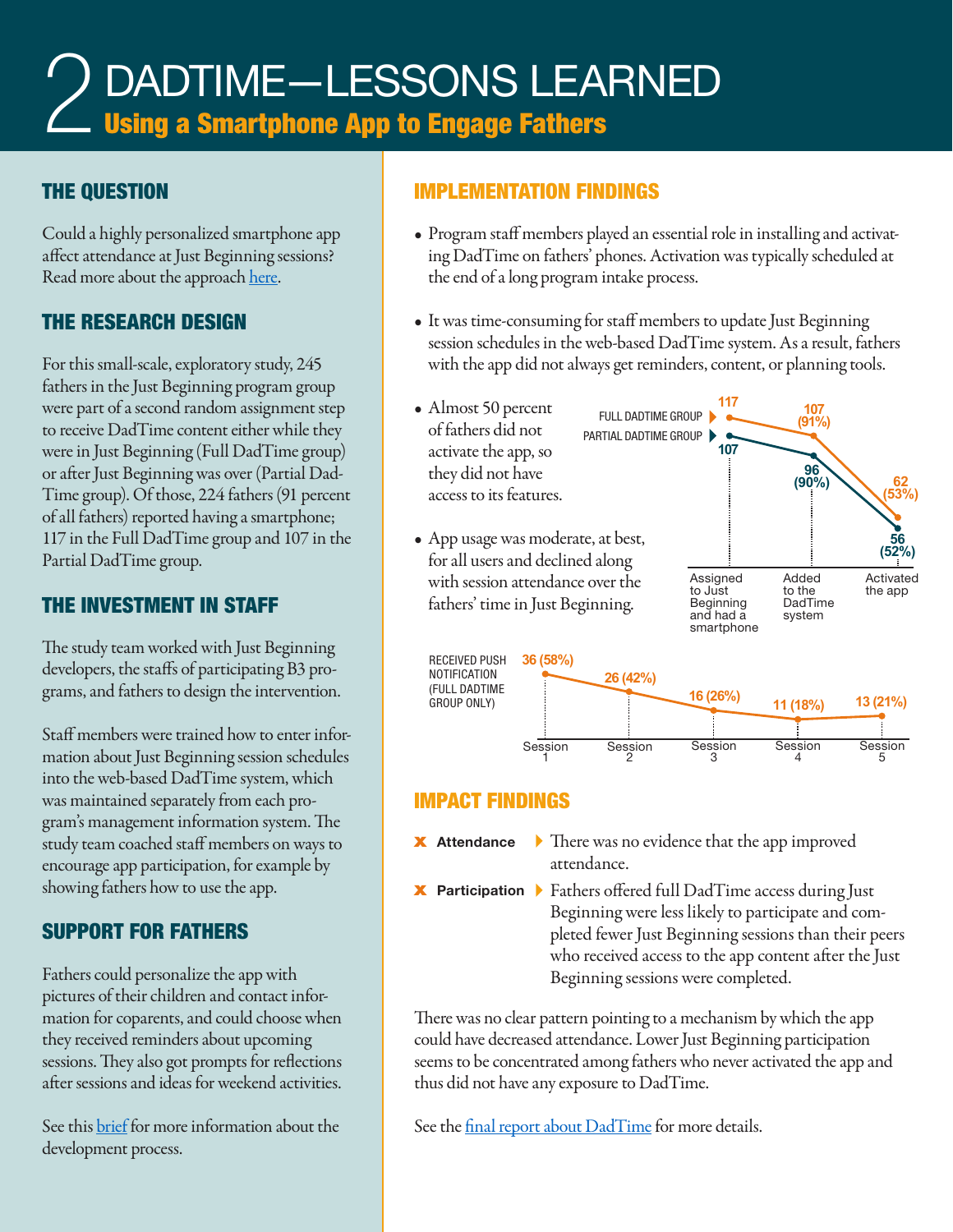# CBI-EMP—LESSONS LEARNED 3

A Cognitive Behavioral Skill-Building Supplement to an Employment Workshop

#### THE QUESTION

For fathers with a history of involvement in the criminal justice system, could a workshop about building cognitive behavioral skills for the workplace help them manage challenging employment and interpersonal experiences? Read more about the approach [here](https://www.acf.hhs.gov/opre/report/three-innovative-approaches-serving-low-income-fathers-building-bridges-and-bonds-study).

#### THE RESEARCH DESIGN

CBI-Emp was implemented by three community-based organizations in New York City, Cleveland, and West Virginia. A sample of 752 fathers enrolled in the B3 study, with 375 in the program group and 377 in the servicesas-usual group.

#### THE INVESTMENT IN STAFF

Staff members got five days of in-person training. After that, the study team and curriculum developers supported staff members and supervisors with both in-person and videoconference coaching. The curriculum developer also observed videorecordings of workshop sessions. Regular videoconference calls fostered peer support.

## SUPPORT FOR FATHERS

Fathers engaged in CBI-Emp received an additional monetary incentive as they reached intervention milestones.

#### IMPLEMENTATION FINDINGS

• CBI-Emp was designed for adult fathers who had been involved in the criminal justice system in the three years before study enrollment and who were at medium to high risk of rearrest, reincarceration, or parole violations in the coming six months.

| Average | <b>Incarceration History</b>                                                            | Race/                                       |
|---------|-----------------------------------------------------------------------------------------|---------------------------------------------|
| Age     | at Enrollment                                                                           | <b>Ethnicity</b>                            |
| 38      | 48%<br>released from incarceration<br>within the six months before<br>random assignment | 71% Black<br>16% Hispanic<br>$< 10\%$ White |

- Three organizations with quite different structures were able to adapt a 20-session workshop curriculum to fit within their existing services without reducing participation in other services.
- Father participation:



• Fathers who were scheduled to begin services within two weeks of random assignment were more likely to attend a CBI-Emp session and were more likely to complete at least the recommended 12 sessions, compared with fathers who were not scheduled to start within two weeks.

Read more about CBI-Emp implementation [here](https://www.acf.hhs.gov/opre/report/applying-cognitive-behavioral-techniques-employment-programming-fathers-findings-b3).

#### IMPACT FINDINGS

- **Employment**
- **Criminal justice** system involvement
- **Relationships** with coparents

CBI-Emp did not have statistically significant effects on these outcomes, according to data reported by fathers and from state and federal agencies.

Participation was strongest among fathers enrolled at the New York City–based program. Fathers in this program also showed larger effects on measures of employment and involvement in the criminal justice system than fathers at the other program locations.

See the [final report about CBI-Emp](https://www.acf.hhs.gov/opre/report/preparing-fathers-employment-findings-b3-study-cognitive-behavioral-program) for more details.

�